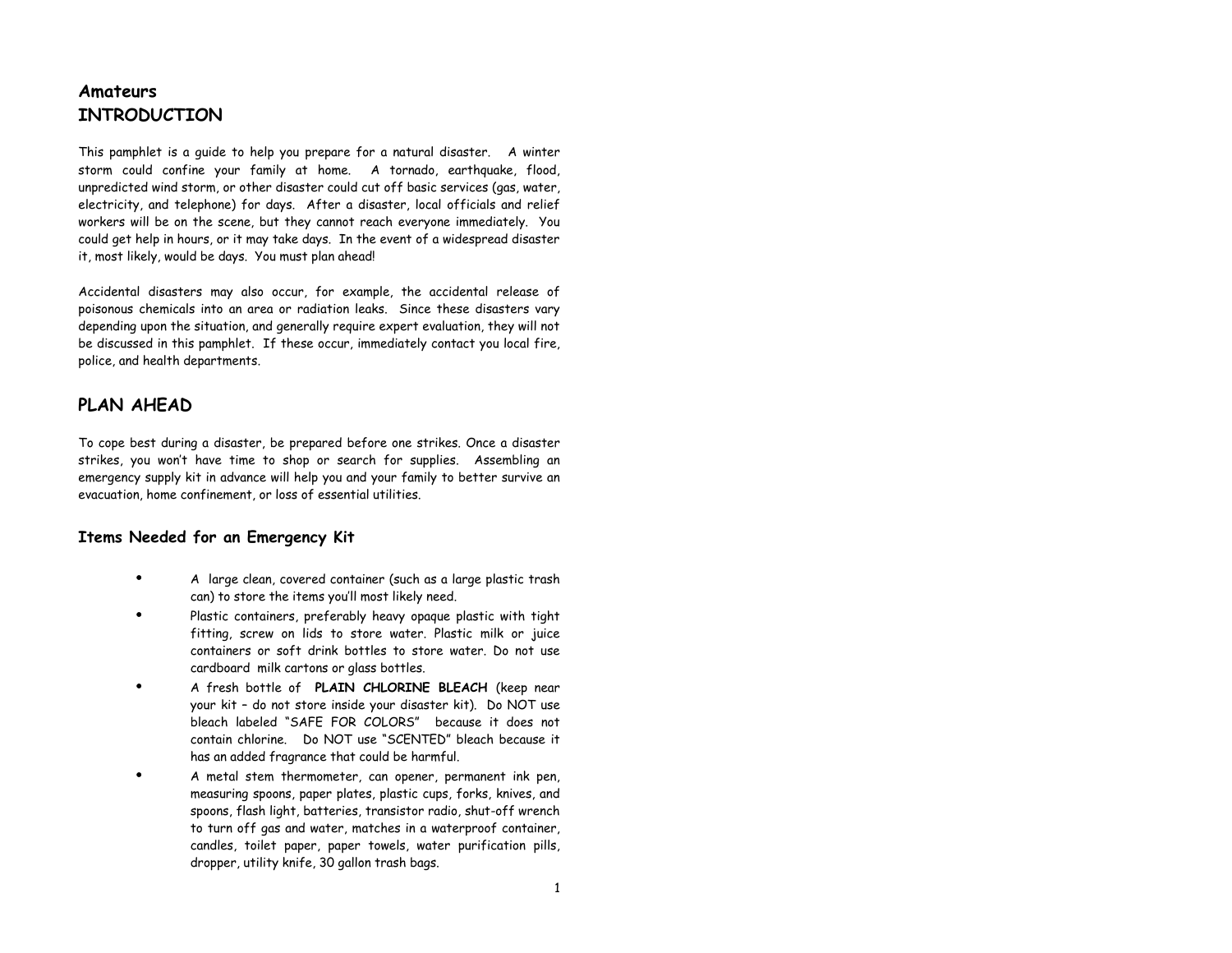- **·** Prescription medicines, aspirin or Tylenol, antiseptic, medicated ointment, bandages, hand sanitizer or pre-moistened towelets, vitamins, scissors, denture needs, contact lenses supplies, eye glasses.
- **·** Work boots or sturdy shoes, blankets or sleeping bag, caps, gloves, thermal underwear, change of clothes.
- **·** Important family documents should be kept in waterproof container. You may wish to store cash or travelers checks, insurance policies, social security cards, copies of birth certificates, shot records, credit card numbers or other documents.

#### **Food and Water for Disaster Kit**

### **Store a 3-day supply of nonperishable food and water. Choose foods that do not require refrigeration.**

- **·** Commercially canned ready-to-eat meats (potted meat, Vienna sausages, tuna fish), commercially canned fruits, and vegetables, commercially canned ready-to-drink juices, milk, soup, and soft drinks, instant coffee & tea or tea bags, peanut butter, jelly, crackers, granola bars, trail mix, snack foods, hard candy, sweetened cereals, lollipops, sugar, flour, rice, salt, pepper.
- **·** Food for babies, elderly persons, or persons on special diets.
- **·** Water keep at least a three (3) day supply of water for each person. A normally active person needs to drink at least two (2) quarts of water each day. Hot environments and physical activity can double that amount. Children, ill persons and nursing mothers will need more. Store TWO (2) GALLONS of water PER PERSON PER DAY ( 2 quarts for drinking, 2 quarts for food preparation, and 4 quarts or 1 gallon for personal hygiene). Mark date on containers & store in a cool dark location. Replace after one year. If you use bottled water purchased from the store, it is not necessary to change or refill. Water stored in previously used containers needs to be boiled or treated before use. (See **Safe Water** below).

### **SAFE WATER**

Water contaminated or tainted due to disaster is not safe for drinking, cooking, brushing teeth, or cleaning. **Bottled water** purchased from the store may be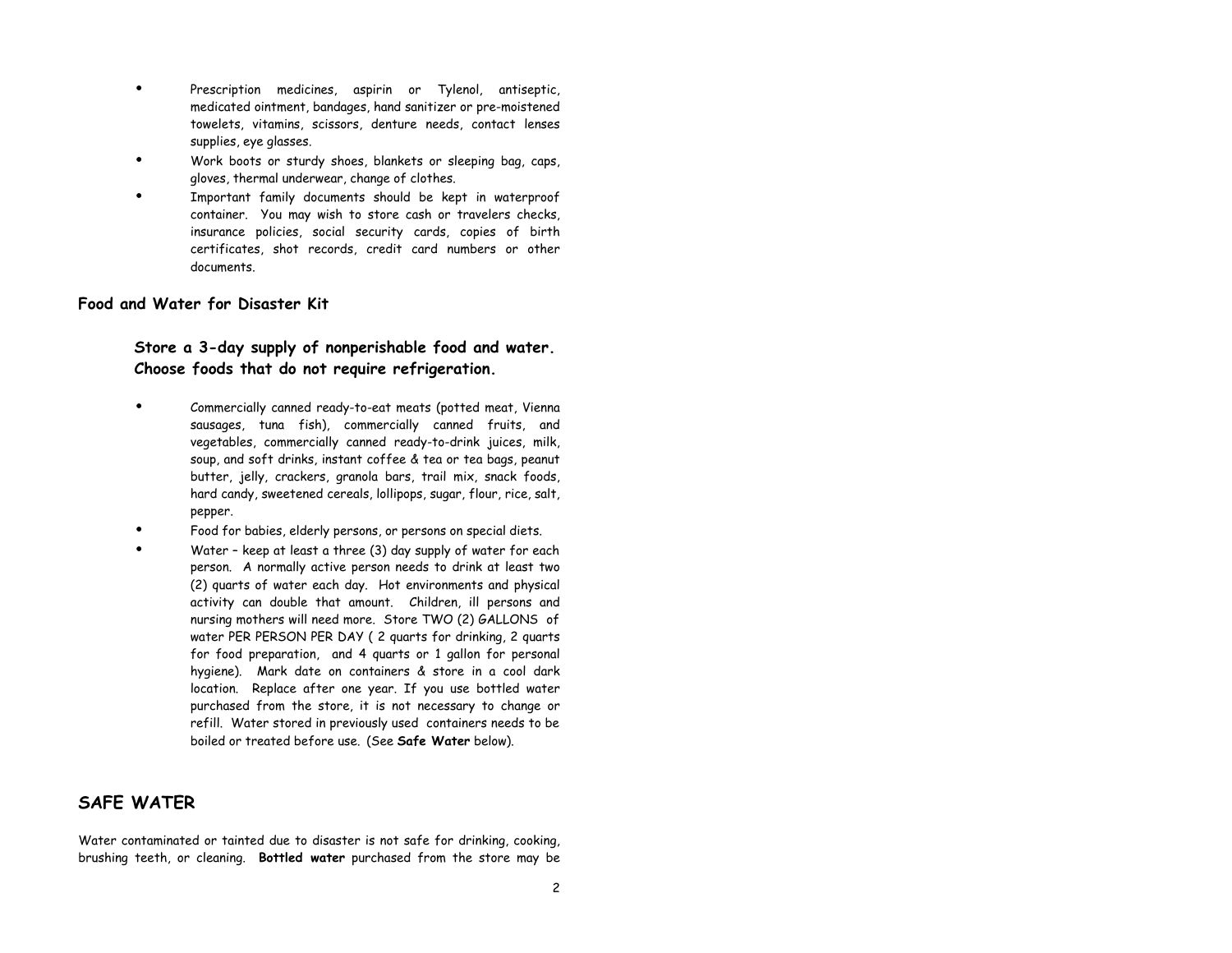considered safe **if it has remained sealed and untainted.** Water **stored in plastic milk or juice containers, or soft drink bottles** is **UNSAFE until it has been BOILED or DISINFECTED.**

Because of overflowing sewers, street runoff, decomposing animals, etc., consider **all tap water unsafe following a flood**, regardless of its source. Listen for public announcements on the safety of your local water supply before using any water for drinking, cooking or cleaning.

### **Boil and Disinfect Water**

For drinking, cooking, and brushing teeth water should be boiled to a rolling boil for 3 to 5 minutes. If you cannot boil the water, add 8 drops plain chlorine bleach per gallon of water, mix thoroughly and allow to stand for 30 minutes before using.

## **EMERGENCY WATER SOURCES**

- Household water heater tank (turn off gas or electricity before draining)
- Melted ice cubes
- Toilet tanks that do not contain cleaning solutions
- Juices from canned foods

# **SAFE FOOD**

Foods that have come in contact with chemicals, dust, smoke, flood waters, waters from broken pipes, or improper temperatures can be dangerous to use. After a natural disaster or an extended power outage, etc., all food must be examined closely prior to use. Consumption of contaminated food is not worth the risk of illness.

#### **Food Temperatures**

- **·** Keep cold foods below 41 degrees F.
- **·** Keep hot foods over 140 degrees F.
- **·** Never keep perishable foods at room temperature for longer than 2 hours, including the time to cook, serve, and eat.

#### **Refrigerated Foods**

**·** Throw away any refrigerated foods that have been exposed to FLOOD waters.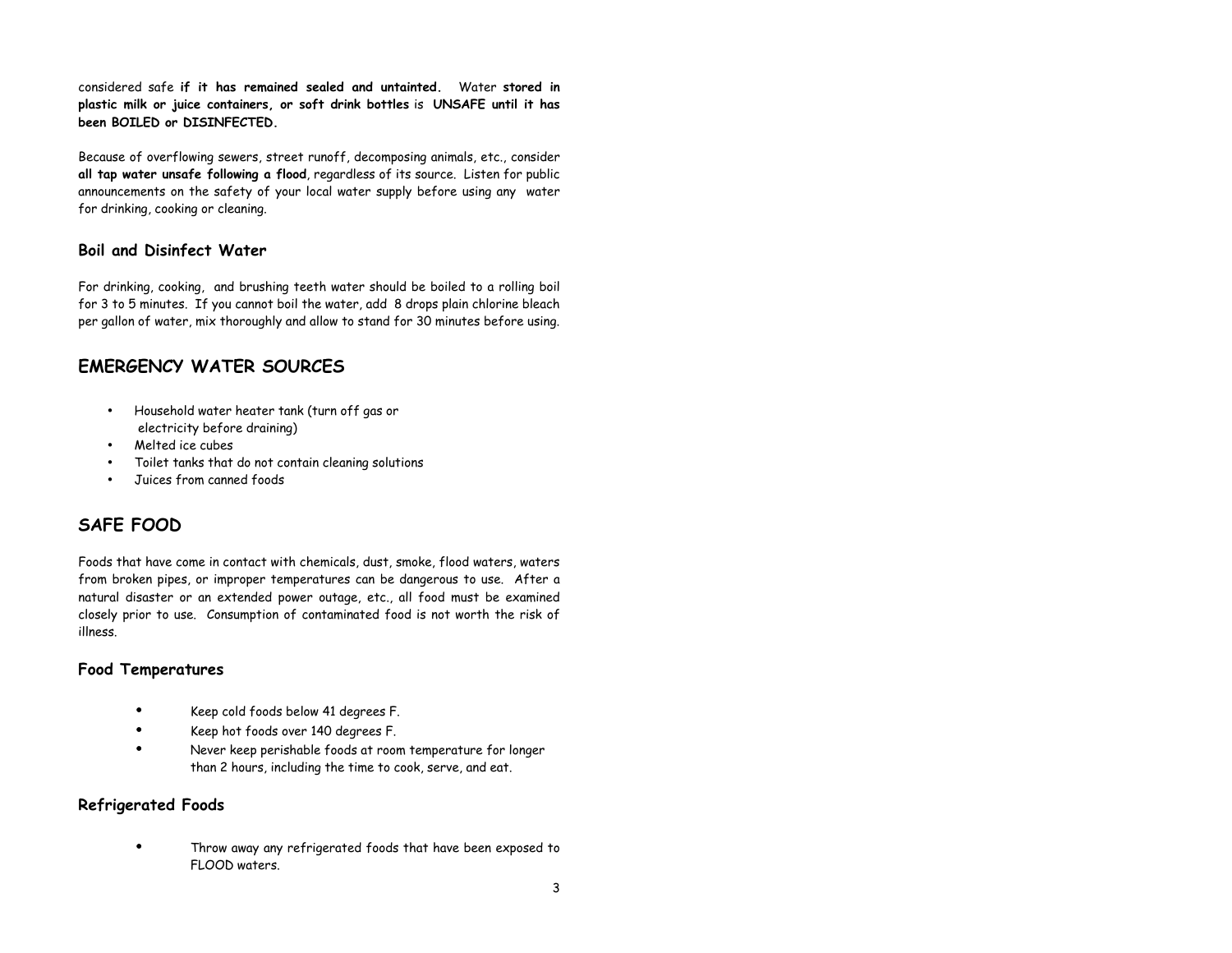- **·** Milk is extremely perishable, throw it out.
- **·** If the refrigerator door has been kept shut, foods are generally safe if the power has not been off more than two or three hours.

#### **Frozen Foods**

- **·** Throw away any frozen foods that have been exposed to FLOOD waters.
- **·** Food in a FULLY-STOCKED freezer should stay frozen for about 2 days.
- **·** Food in a HALF-FULL freezer should stay frozen about 1 day.
- **·** Food that still contains ice crystals can be refrozen.

### **Commercially Canned Foods**

Generally, fire and smoke damage causes the greatest destruction to food. Smoke odors seem to penetrate any type of container with the exception of commercially canned foods. Foods damaged by fire (wet, burned, heavy smoke contamination or toxic fumes) cannot be cleaned enough to use. However, many commercially canned foods can be saved if they are not dented or damaged. Throw away any canned goods that are bulging, leaking, or that have come in contact with industrial or sewage waste. . Canned goods exposed to extreme temperatures can not be salvaged. **When in doubt, throw it out!**

The outside of commercially canned foods may become contaminated during a disaster. Clean the canned goods as follows:

- **·** Use a permanent marker to write the contents on the top or bottom of the can.
- **·** Remove the paper label.
- **·** Wash the can in a detergent solution and rinse.
- **·** To sanitize the can, soak it in a solution of one-half (1/2) teaspoon plain chlorine bleach to one gallon of water for two (2) minutes.
- **·** Dry the can before opening. Use a can-opener that has been washed, rinsed and sanitized.

### **CLEANING AND SANITIZING**

**·** Use a solution of one-half (1/2) teaspoon plain chlorine bleach to one gallon of water .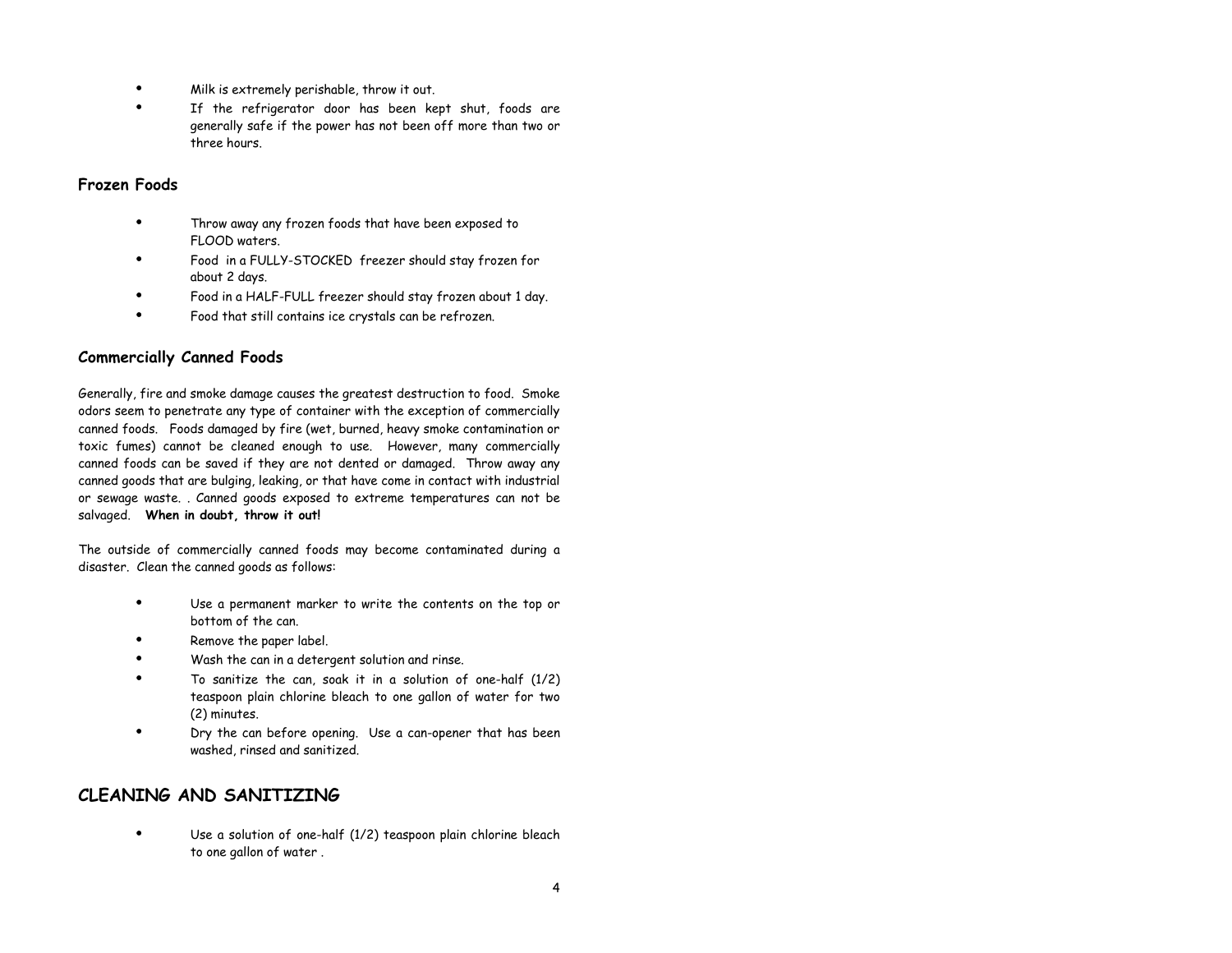### **PREVENTION OF FOODBORNE ILLNESS**

Prolonged interruption of electricity and water service will increase opportunities for foodborne illness to occur, thus compounding seriousness of an already bad situation. The very young and the elderly can become seriously ill quickly when plagued with nausea, vomiting and diarrhea that result from contaminated food and water.

Most if not all foodborne illness can be prevented with simple measures and precautions being followed. !

- Do not accept food or water from unknown sources.
- Prepare only the amount of food needed for immediate use. Avoid leftovers. Wash hands before preparation begins.
- If the water system is contaminated, use bottled water for drinking, cooking, or brushing teeth, or disinfect water using eight drops of plain chlorine bleach per gallon of water, mix thoroughly and allow to stand for 30 minutes before using.
- Sanitize food preparation surfaces using a solution of one-half (1/2) teaspoon plain chlorine bleach to one gallon of water .

### **PREVENTION OF INFECTIOUS DISEASES**

Personal hygiene and simple rules of personal cleanliness help prevent infectious diseases. Use boiled or disinfected water to wash your hands with soap and water after using the toilet, before preparing food, and before eating. Also use boiled or disinfected water for brushing your teeth

#### **Avoid Blood Borne Pathogens**

- Bandage or cover all skin scratches and injuries.
- Wear latex gloves.

#### **Be Wise, Immunize**

Routine adult immunizations are important for disease prevention. Immunizations are available from your private physician or most local public health departments. Recommended routine adult immunizations are:

- A Tetanus Booster every ten (10) years.
- An annual Flu shot.
- Series of Hepatitis A .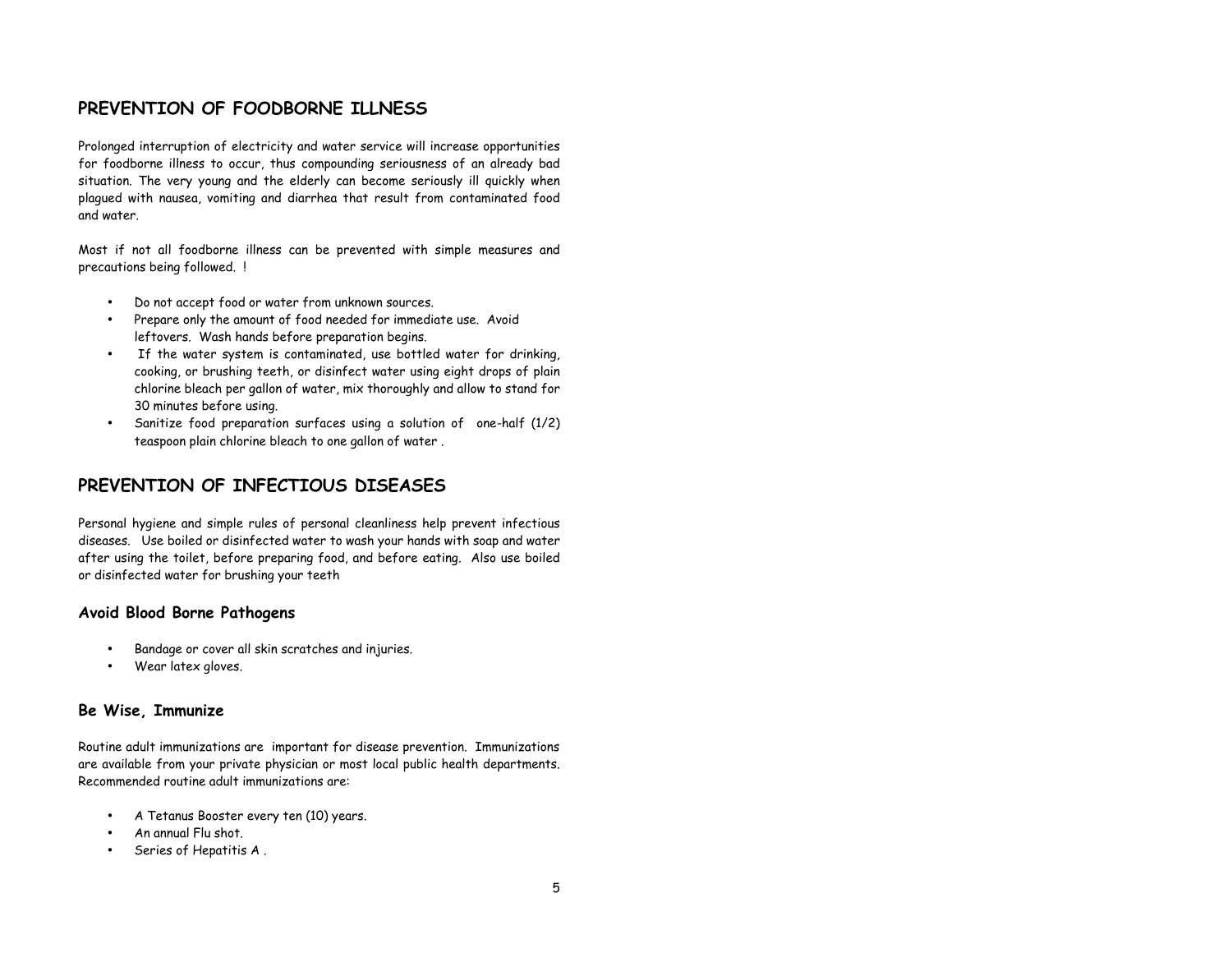#### **DISPOSAL OF GARBAGE**

Garbage should be stored in plastic garbage bags or wrapped in paper and stored in watertight/ rodent proof containers which have tight fitting lids. The containers should be kept as clean as possible with care being taken to remove any organic material from the container bottom when it is emptied. Until normal garbage collection service is restored, never store garbage at home longer than three to seven days. Flies have a very short breeding cycle and can take over a garbage container in a very short time, especially during warm weather. If possible, the garbage should be buried daily.

- A small hole about 3 feet deep and 3 feet in diameter can be used.
- Each time the garbage is dumped, completely cover it with at least 3 inches of soil and tamp thoroughly.
- Add more soil to form a small mound which, when tamped, will divert rainwater from the hole.
- Once the small kitchen garbage containers have been emptied for garbage storage and or disposal, keep the garbage as far away as possible from the house.
- Make attempts to bury garbage where it cannot be disturbed by animals.

### **DISPOSAL OF HUMAN WASTE**

If water supply has been interrupted because of a disaster or emergency the following suggestions will work for disposal of human waste:

- If toilet is standing, a heavy-duty garbage bag can be draped or inserted in the bowl to contain urine and feces (bowel movements).
- If toilet is not standing, a 5-gallon bucket will work as a receptacle for human waste. Line the bucket with a heavy-duty garbage bag to contain the waste material.
- After each use, sprinkle lime powder over the urine or feces. This will help eliminate odors and assist in controlling bacteria.
- Depending upon number of times used, the garbage bag should be removed **at least daily** or more often if several people are in household. The waste should be buried in a pit or hole and covered with a minimum of 12 inches of soil.
- The toilet waste must be removed to a safe area. Be certain to **WASH HANDS** properly if your supply of water will allow. If you have not stored enough water for this, use antiseptic hand gel or wipes.